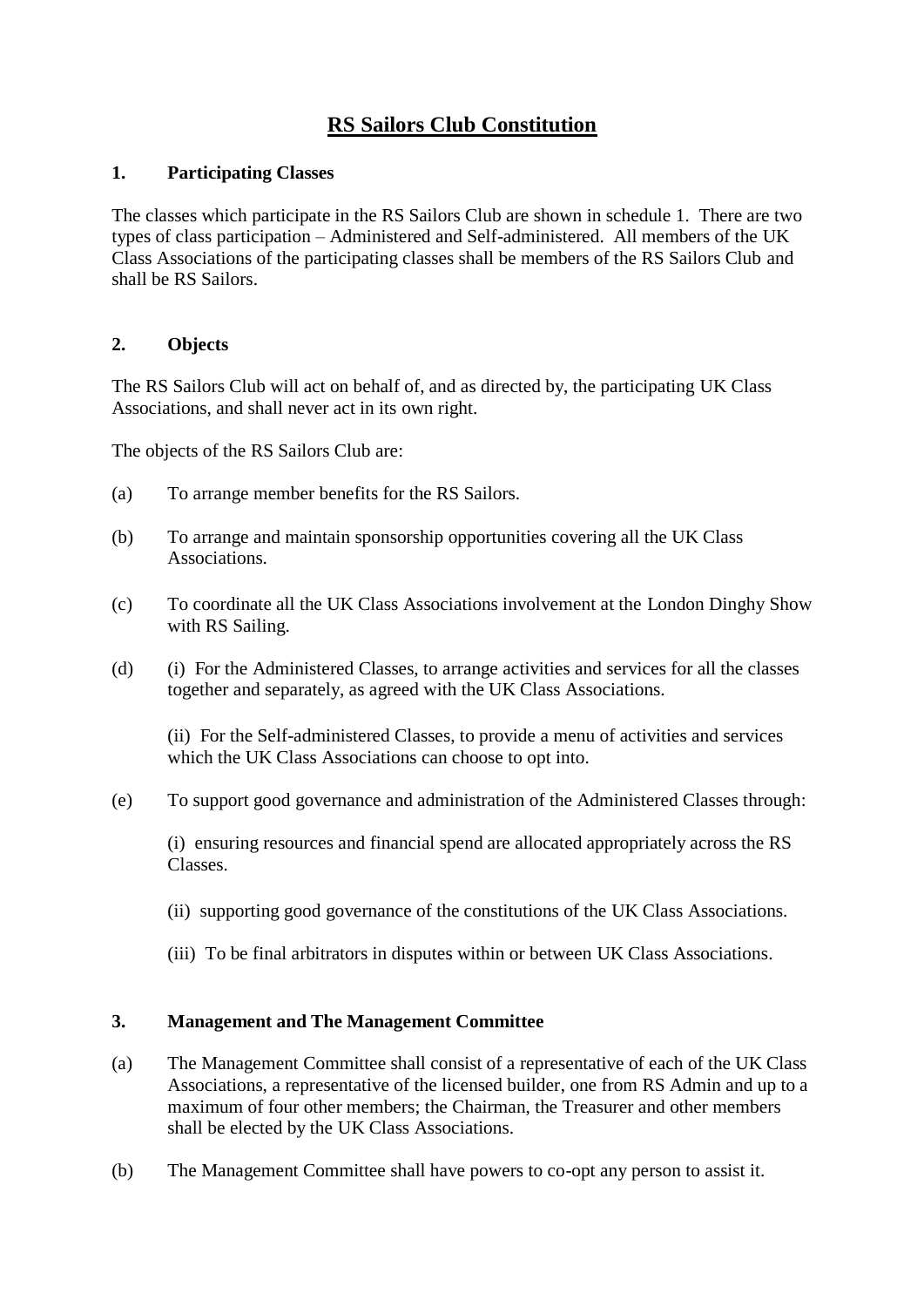- (c) Voting shall be one member one vote, except that RS Admin and co-opted members do not have a vote on the Management Committee.
- (d) At least two weeks notice of the date, place and agenda for any Management Committee Meeting must be given in writing by RS Admin to each Committee Member. Any business conducted by correspondence shall always be circulated through RS Admin and any Committee Member not answering a motion communicated to him in writing within three weeks of the date of sending shall be deemed to have agreed to such a motion. RS Admin shall be responsible for circulating all Committee Members with the result of any voting.
- (e) The Management Committee shall be empowered to perform all functions of management and administration of the RS Sailors Club in accordance with these rules.

## **4. Conduct of General Meetings of the RS Sailors Club**

- (a) A Special General Meeting shall be called by the Chairman or by RS Admin upon receipt by RS Admin of a written request, signed by not fewer than five chairmen of the UK Class Associations of the Administered Classes. The meeting shall be at a place judged by the committee to be the most convenient to the majority of the UK Class Association representatives or shall be by electronic/postal ballot. The precise date, time and place to be at the committee's discretion.
- (b) At least two weeks written notice shall be given to members of any General Meeting.
- (c) At any General Meeting five shall form a quorum.
- (d) At any General Meeting decisions shall be limited to matters on the agenda and shall be carried by a majority vote of the Administered Classes UK Class Association representatives present. Voting shall be by a show of hands, unless a ballot is demanded by any of the UK Class Association representatives present. At any meeting the Chairman shall have a casting vote.
- (e) Votes in electronic/postal ballots shall be cast by the Administered Classes UK Class Associations. Each UK Class Association's vote will be counted in proportion to that Association's Full membership number as a percentage of the total number of Full members of the member UK Class Associations in the previous calendar year. All returns shall be made to RS Admin within two weeks of the date of posting the ballot paper.
- (f) RS Admin shall be responsible for circulating the result of any voting.

#### **5. Income and Expenditure**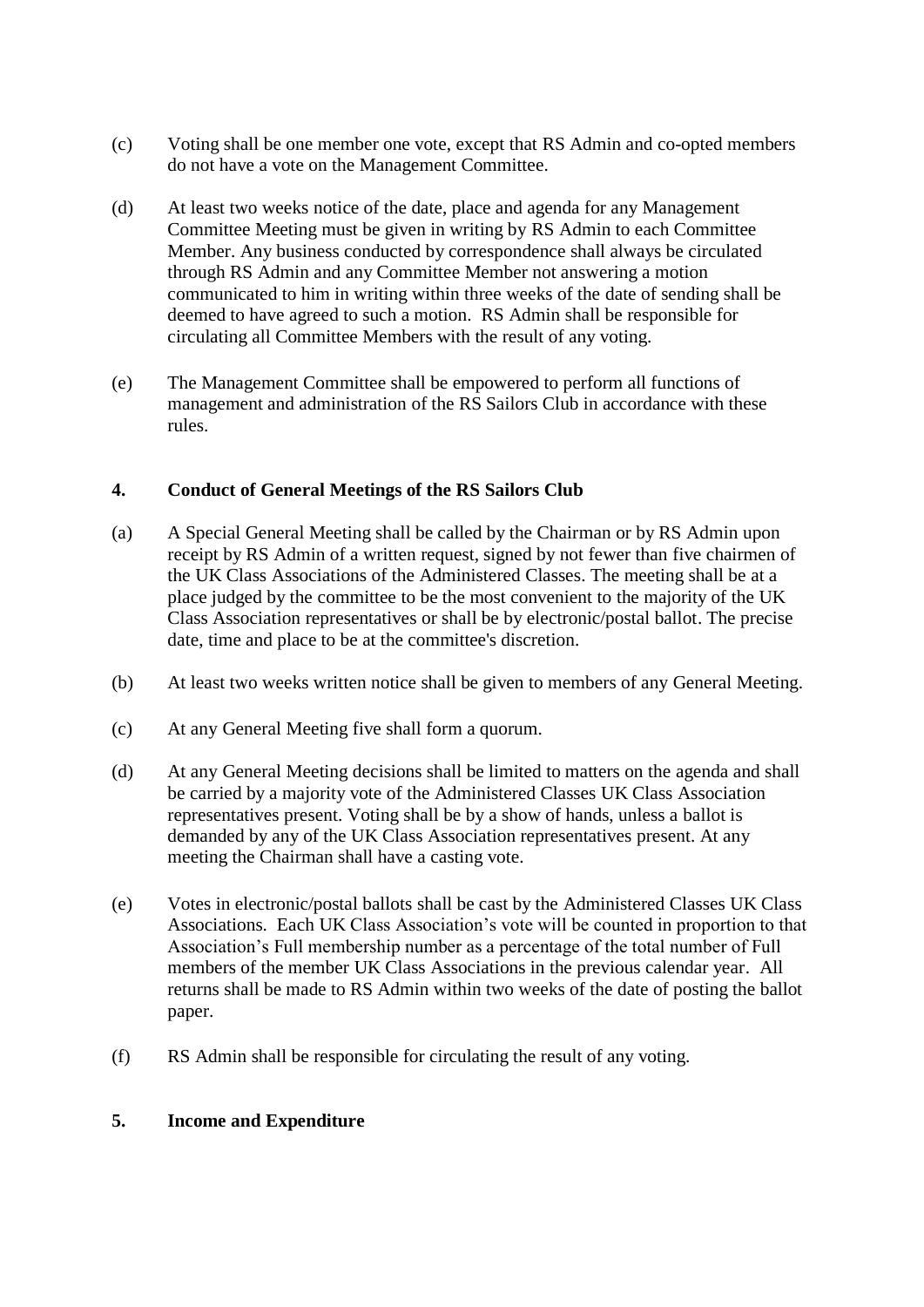- (a) The RS Sailors Club will have no assets or liabilities, income or expenditure of its own – it will always act on behalf of the Administered Classes UK Class Associations.
- (b) The RS Sailors Club shall collect subscriptions for the Administered Classes UK Class Associations and make expenditures on their behalf.
- (c) Cash and other assets shall be held on behalf of the Administered Classes UK Class Associations.
- (d) RS Admin shall make all payments and receipts of monies. For payments and receipts of over £500 prior authorisation shall be obtained from the Treasurer or his deputies. Supporting paperwork for all payments and receipts shall be presented to the Treasurer after they have been made for counter-signature.

#### **6. Accounts**

- (a) The Management Committee shall cause true accounts to be kept for the Administered UK Class Associations in accordance with their requirements.
- (b) The Group is a non profit making organisation. Any profits and surpluses will be used to maintain or improve the RS Sailors Club's services/facilities. No profit or surplus will be distributed other than to another non-profit making organisation or to the Administered UK Class Associations on winding up or dissolution of the RS Sailors Club.